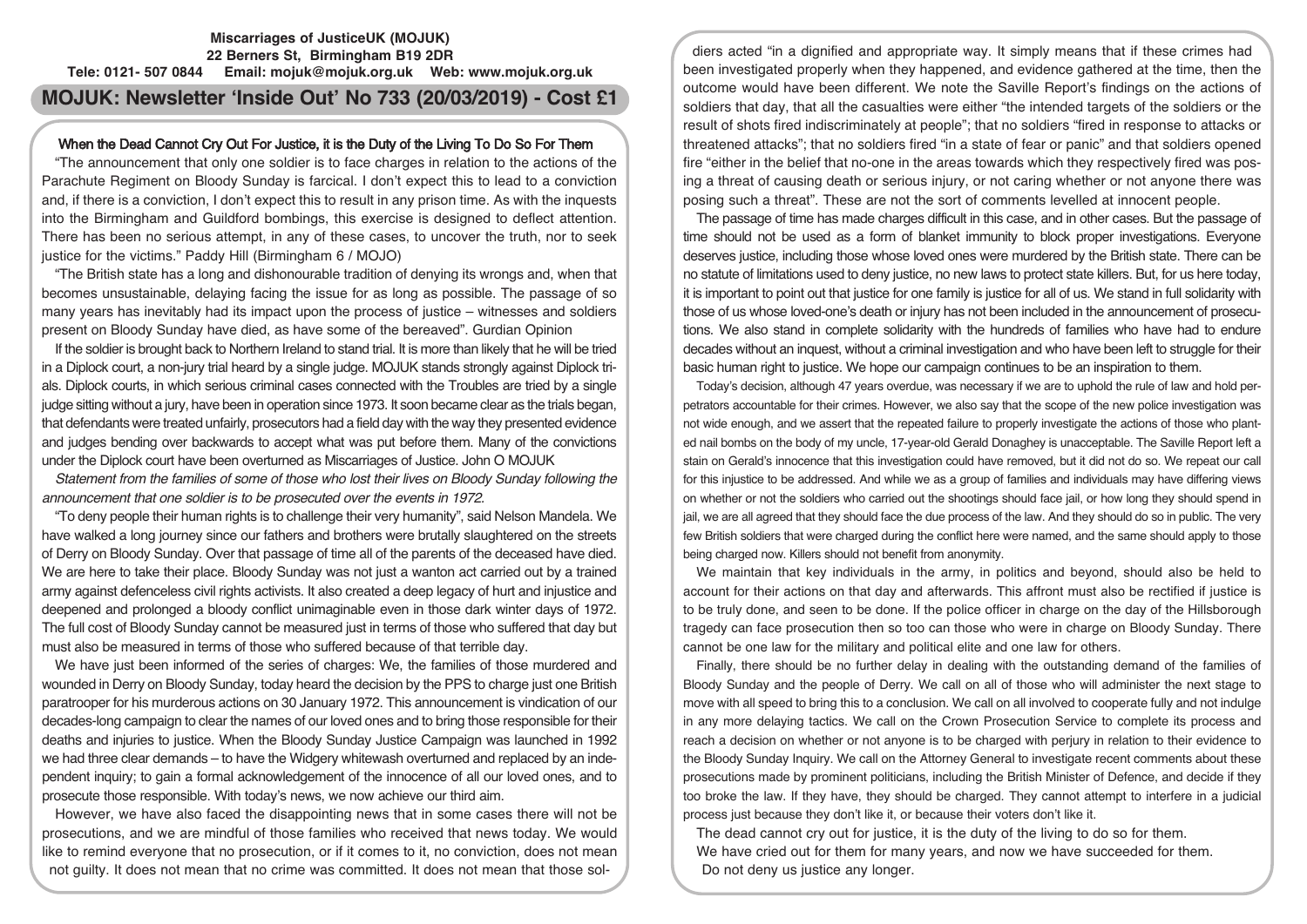#### Guardian View on the Bloody Sunday Prosecution: Late But Necessary

It is now approaching half a century since Bloody Sunday, when British troops fired on civil rights demonstrators in Derry. The killings not only left families distraught but, as the brother of one victim observed on Thursday, deepened and widened the conflict in Northern Ireland. The Widgery tribunal of the same year compounded anger. It took more than 25 years, and the peace process, for the British government to commission another inquiry. In 2010 Lord Saville finally delivered his devastating report. A lengthy police inquiry followed.

Now one former paratrooper is to stand trial for the murder of two men, and attempted murder of four more. Prosecutors concluded that there was insufficient evidence to provide a reasonable prospect of convicting other suspects on similar charges, though some may yet face perjury cases.

The British state has a long and dishonourable tradition of denying its wrongs and, when that becomes unsustainable, delaying facing the issue for as long as possible. The passage of so many years has inevitably had its impact upon the process of justice – witnesses and soldiers present on Bloody Sunday have died, as have some of the bereaved. Relatives are profoundly disappointed that only one person is to be charged, despite their relief that there are charges at all, and will probably challenge the decision not to pursue other cases.

Their distress and anger has been fuelled by the carelessness, ignorance and crassness of British ministers – all the more alarming given the stresses that Brexit imposes upon a hardwon peace. Last week the Northern Ireland secretary, Karen Bradley, had to apologise for saying killings by security forces were "not crimes" and were carried out by people "fulfilling their duties in a dignified and appropriate way".

The defence secretary's response to this prosecution has been insensitive in the extreme. Gavin Williamson made no mention of the victims or families in his statement. He went on to say that the government is working on safeguards to ensure the armed forces are not unfairly treated and will "urgently reform the system for dealing with legacy issues. Our serving and former personnel cannot live in constant fear of prosecution." A 10-year statute of limitations has been mooted.

The implications with regard to Iraq and Afghanistan are obvious. So is the message it would send to personnel in operations yet to come. That the state upholds the law, and especially that it addresses its own breaches, is not less but more important in highly charged contexts or full-scale conflicts. If it fails to do so promptly and transparently, it must address that too. To tackle old wrongs helps to rebuild trust and strengthen communities today. It also prevents future wrongs by reminding troops and those who command them of their responsibilities. This prosecution is both important and necessary.

## Bloody Sunday: Defence Secretary Gavin Willamson Sparks Outrage

Politicians 'cannot attempt to interfere in a judicial process just because they don't like it, or because their voters don't like it.' Defence secretary Gavin Williamson has provoked condemnation from relatives and calls for an investigation after being accused of making "grossly inappropriate" comments about whether former soldiers should face prosecutions over their actions on Bloody Sunday. Relatives of some of the 13 people who were killed on Bloody Sunday have called upon the attorney general to investigate whether Mr Williamson interfered in the judicial process with remarks made six days before the decision was taken to prosecute "Soldier F" for two murders. Mr Williamson was also accused of insensitivity after his official statement, issued minutes after the decision to prosecute "Soldier F" was announced, made no mention of the 13 who died in the January 1972 shootings. Instead, Mr Williamson confirmed the Ministry of

Defence would pay Soldier F's legal costs and added: "The MoD is working [on] a new package of safeguards … The government will urgently reform the system for legacy issues. Our serving and former personnel cannot live in constant fear of prosecution."

Labour called this statement "grossly inappropriate", while others contrasted the ex-fireplace salesman's reaction with that of a former British soldier who grew up in Northern Ireland and won the military cross in Afghanistan. While Mr Williamson made no mention of those who died or their loved ones, Doug Beattie MC, now an Ulster Unionist Party member of Northern Ireland's Legislative Assembly, wrote: "There are no winners here. Just victims. It's important to remember their families today." As the bereaved families expressed "terrible disappointment" that only one out of 17 ex-soldiers investigated would face prosecution, John Kelly, who saw his 17-year-old brother Michael die on Bloody Sunday, criticised Mr Williamson for his earlier comments about "spurious prosecutions"

Six days before Northern Ireland's Public Prosecution Service (PPS) was due to give its decision on the Bloody Sunday soldiers, Mr Williamson had told the BBC's Nick Robinson: "We need to give protections to service personnel to ensure we don't have spurious prosecutions. "No-one in the armed forces wants to be above the law, but what we did need to do is ensure that they do have the protection so that they don't feel under threat. It's not just about Northern Ireland, but about Iraq and Afghanistan, conflicts before that and in the future." Asked whether the new protections would make a difference to the expected Bloody Sunday prosecutions, Mr Williamson had replied: "Sadly, I don't think that will come in time."

Speaking at the Guildhall in Derry on Thursday, Mr Kelly said the attorney general should now decide if Mr Williamson or other politicians have broken the law. Mr Kelly said: "If they have, they should be charged. They cannot attempt to interfere in a judicial process just because they don't like it, or because their voters don't like it." Mr Williamson faced further criticism over the statement he made after the PPS decision was announced. Shadow Northern Ireland secretary Tony Lloyd said it was "grossly inappropriate" to issue a statement focusing on soldiers' rights minutes after bereaved families learned that one ex-paratrooper would be prosecuted for murder and 16 others would face no action. Social media users also contrasted Mr Williamson's approach with that of former prime minister David Cameron. In 2010, after the Saville Inquiry found no soldiers fired in response to attacks, no casualties were posing a threat, and some were clearly fleeing or going to help others who were hit, Mr Cameron apologised on the government's behalf, calling the army's actions on the day "unjustifiable." One Twitter user wrote of Mr Williamson: "He does realise the soldier has been charged with murder, not bunking off guard duty or the like. murder! Incredible statement, but in all honesty not unexpected." Adam Lusher,Rob Merrick, Indpendent

## Dennis Hutchings Begins Appeal Against Diplock Non-Jury Trial

Former soldier Dennis Hutchings has begun his appeal to the Supreme Court against a decision to try him in a Diplock Court. Mr Hutchings is due to be tried for attempted murder in connection with a fatal shooting in NI in 1974. A Diplock Court is a non-jury trial heard by a judge only. Mr Hutchings, 77, from Cawsand, Cornwall, has denied charges of attempted murder and attempting to cause grievous bodily harm. John Pat Cunningham, 27, who had learning difficulties, was shot in the back as he ran away from an Army patrol near Benburb, County Tyrone, in 1974. Mr Hutchings has made the case it was never his intention to kill or injure Mr Cunningham, but that he was firing warning shots to get him to stop.

Supporters from campaign group Justice for Northern Ireland Veterans clapped and cheered as the ex-soldier arrived at the court in London on Thursday morning. Mr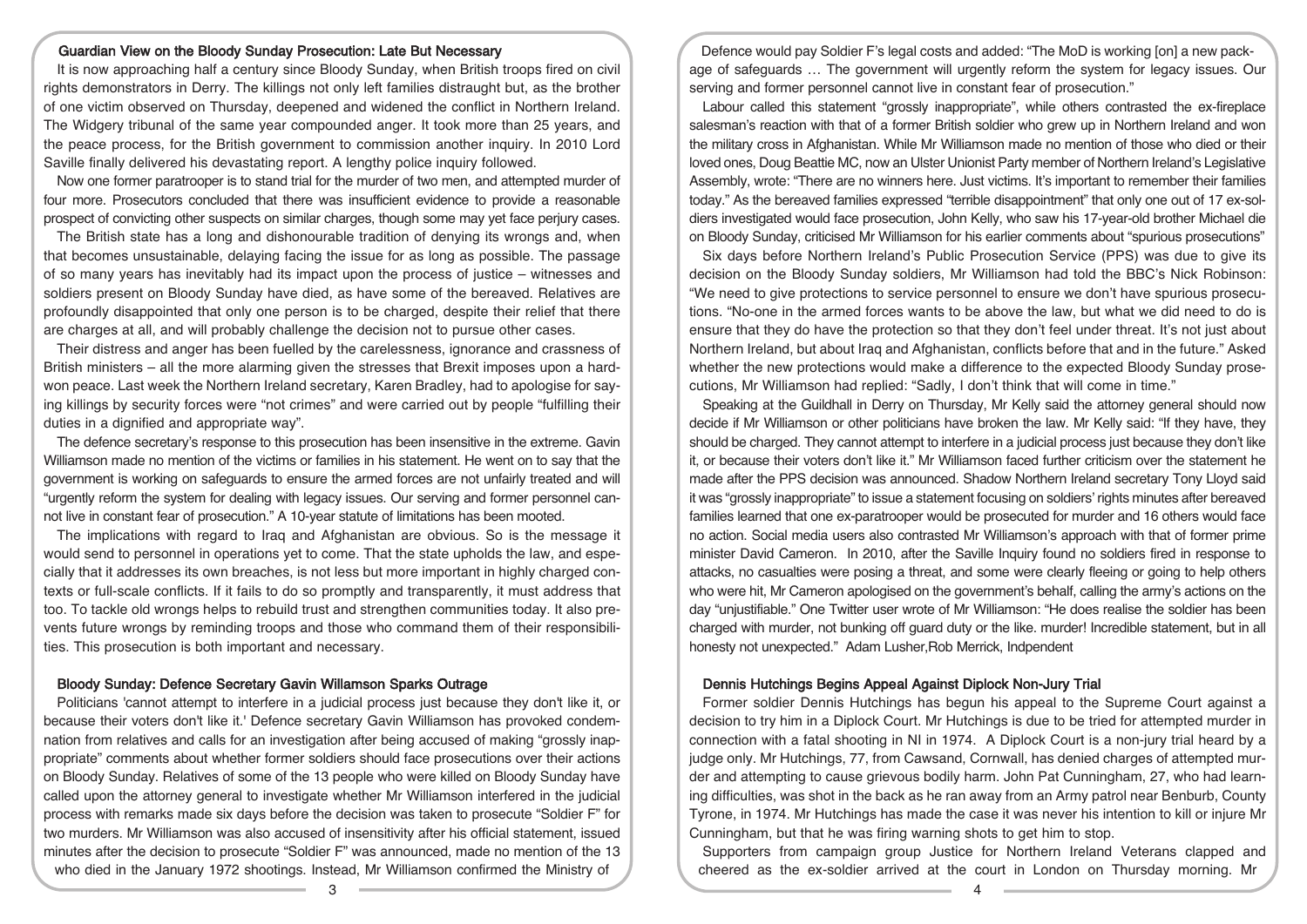Hutchings thanked the supporters and said: "Victory for veterans, that's what we want." The former corporal-major in the Life Guards said he was "a bit nervous, obviously, although I don't think we will get a decision today". He said he was "reasonably confident" he would win his case, but added: "I just don't trust the system anymore."

Diplock court? The non-jury system was named after Lord Diplock, a former senior judge and Law Lord. During the height of the Troubles, he chaired a commission that examined proposed changes in the administration of justice in an attempt to deal with terrorist offences. The commission published its report in December 1972 and non-jury courts were introduced the following year. The introduction of Diplock courts was opposed by civil liberty organisations and both nationalists and republicans. At their peak, more than 300 trials per year were held without a jury. The government technically abolished the old Diplock courts in 2007.

However, the government gave the director of public prosecutions temporary power to decide that exceptional cases should be tried without a jury if he believed there was still a risk of jurors being intimidated. In court Mr Hutching's lawyer argued that in order to be subject to a non-jury trial: "The offence must have occurred due to political or religious hostility (directly or indirectly) and that cannot apply to the security services who were there to uphold law and order and so were not engaging in any such acts (directly or indirectly)." A lawyer for the NI director of public prosecutions said Mr Hutchings' contention that the shooting did not relate to "religious or political hostility" effectively "ignores the reality of the situation which prevailed in Northern Ireland in 1974". The Supreme Court reserved its decision.

## Rematch: Paul Cleeland v CCRC - Judicial Review Given Greenlight

Since 1998, the CCRC has refused five applications to refer Cleeland's case to appeal - the fifth and current application was made by Folkestone and Hythe MP Damian Collins who believes his constituent's case could be "one of the last great miscarriages of justice from the 1970s". Paul Cleeland has been fighting to clear his name for decades Independent expert Dudley Gibbs has reviewed the case of Paul Cleeland, of Kent, who served 25 years for shooting Terry Clarke but always denied it. The report, commissioned by Cleeland's lawyers, precedes a judicial review of a Criminal Cases Review Commission (CCRC) decision not to allow an appeal. The CCRC could not comment ahead of the judicial review, which it is contesting.

Cleeland has always insisted he was at home with his wife when Mr Clarke was killed in Stevenage, Hertfordshire. The suspected gangland boss was shot with two rounds, one in the back and one in the front, outside his home in the early hours of Bonfire Night. About 10 hours later, parts of a gun were found nearby and the barrels contained two spent Blue Rival cartridges, jurors heard in 1973. Cleeland, a painter and decorator, had represented himself at a retrial that ended in a life sentence.

Mr Gibbs, who has worked on a series of papers on the case, was asked by Cleeland's defence team to review a pathology report from 1972. His latest report, produced in January, said: "Given that the shot size of the pellets in the body was No 7s, the No 6 shot in the Blue Rival cartridges found with the Gye and Moncrieff (G&M) shotgun did not kill the man." The forensic expert disputed an earlier study which he said had "assumed" all the pellets were No 6 shot. He concluded there was "a high probability that the murder weapon was different from the one cited" - but Cleeland's lawyer, Ricky Arora, said the report "proves beyond any doubt that the shotgun relied upon at trial did not kill Terence Clarke".

However, the BBC has seen the CCRC's grounds for contesting the judicial review, which said the scientific evidence never did make a link between the gun and the murder, and added:

"The evidence is unchanged." The CCRC document said: "There is no complete proof that the G&M gun fired the wadding found at the scene. However, the totality of the evidence does provide a link between the gun, the claimant and the murder." Cleeland's judicial review is due to be heard in April. For full background see: MOJUK: Newsletter 'Inside Out' No 699

#### How Smart Tech is Giving Ageing Prisoners a Lifeline

Sarah Johnson, Guardian: Around 17% of prisoners in England and Wales are over 50, and that number is projected to grow. Jim Lees woke up late one night needing to use the toilet. As he sat up in bed, he felt dizzy, then blacked out and fell to the floor. He remembers: "Everything went blank. I fell and was unconscious. I don't know how long I was out." When Lees [not his real name], 80, did regain consciousness, he couldn't get back up. "My foot wouldn't grip the floor. There was blood and urine everywhere. I just don't know what happened to me." It wasn't until 6am the next morning that he was found on the floor of his cell by prison officers. "We had checked him at 11pm and he was fine. When I came in in the morning, he was slumped, and had injured his head," says Mick Butler, custodial manager at HMP Wymott, in Leyland, Lancashire. Lees was taken to Preston hospital, where doctors discovered, and later removed, a cancerous tumour in his leg. He stayed for weeks, with a prison guard by his bed.

This was not the first time a man had been found collapsed on the floor in the morning. Prison staff were aware that situations such as these could have disastrous consequences, and taking prisoners to hospital was also a drain on resources, says Butler. "We needed a mechanism to let us know when someone had tripped or was in distress," he says. Mick Butler, custodial manager at HMP Wymott: 'We needed a mechanism to let us know when someone had tripped or was in distress.'

The prison approached Laura Hudson, a social worker at Lancashire county council, to find a new solution (local authorities have been responsible for prisoners' social care needs since the Care Act was introduced in 2015). Together they took the decision to install telecare  $-$  a support system that provides assistance at a distance to wearers of bracelets and pendants that contain information and communication technology and sensors. They can detect, for example, when someone has had a fall and alerts a call centre. Telecare is used by an estimated 1.7 million people across the UK, but this is the first system of its kind in a UK prison.

It was adapted for a custodial environment, for 11 prisoners at high risk of falls, seizures, heart attacks and strokes, and comprises bed sensors and a wrist-worn bracelet (pictured). There is a button on the wristband to call for help, and if people are out of bed for more than 10 minutes at night the sensor goes off. An alert is sent through to call centre operators who call the prison operations room, which contacts the prison officer on the wing by radio. They will go to investigate at night or ask carers to check during the day.

In prison, there is no requirement to look in on people at night. Doors are locked at around 8pm until the next morning. "Putting extra staff on the wing at night time was an extra resource we didn't have," says Butler. To open a door to see someone at night requires a minimum of three staff, he adds, when sometimes only six are on duty. Just days after it was installed in September 2017, the telecare system alerted staff to come to the aid of a prisoner having a stroke. The sensor alerted the control centre when he fell out of bed. A team of prison guards appeared and saved his life. Without telecare he could have died because checks in the morning may have been too late.

A third of HMP Wymott's 1,176 inmates are over 50. Across the prison population in England and Wales, the proportion of prisoners aged over 50 stands at 17%, according to the prisons and probation service. This age group is projected to grow from 13,376 prisoners in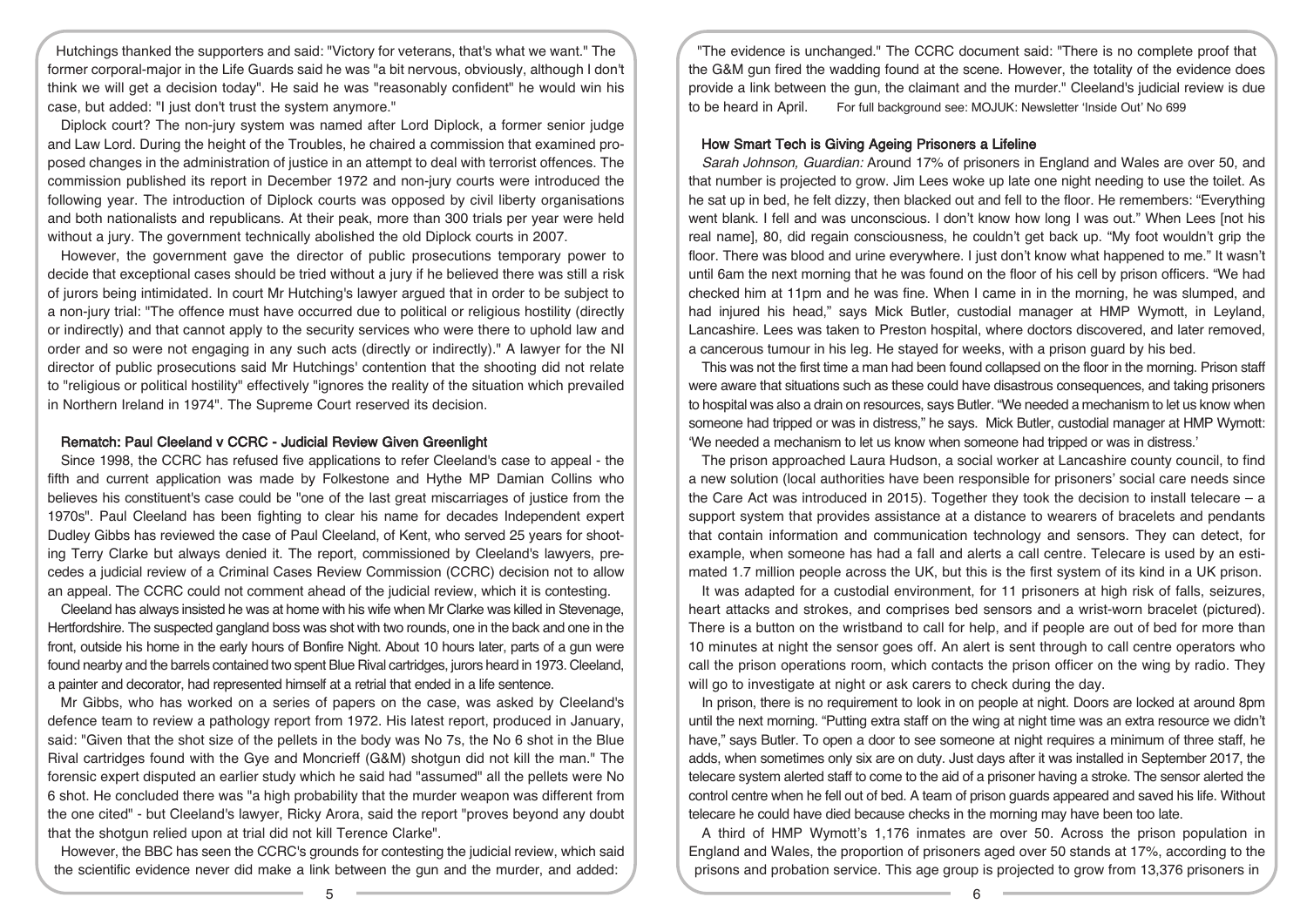June 2017 to 14,800 by the end of June 2021. With an increasingly older population behind bars comes a greater need for social care. Up to 90% of prisoners over 50 have at least one moderate or severe health condition, with more than half having three or more.

HMP Wymott has a reputation for caring for older male prisoners. As a result, it receives requests from prisoners all over the country who want to serve their sentence there. A dedicated re-ablement wing caters for 59 of the prison's most vulnerable older inmates. The prison operates a group that meets monthly to discuss issues related to older prisoners. Representatives from the prison's equality, health and resident units, HMP Wymott's senior management, NHS healthcare workers, Lancashire county council social workers and local charity organisations working within the prison all attend, as well as elected prisoners. It also runs a buddy system where younger men fetch meals for older prisoners, and there is an activities centre for older and disabled prisoners – run by two majors in the Salvation Army – which claims to have reduced the instances of visits to hospital and suicide attempts.

Telecare is the latest scheme they have introduced to care for their older prisoners. As well as saving lives, it has saved money. Before telecare, the council's adult social care team had carers working in pairs sitting outside the cell of a vulnerable older inmate. "They'd be sat outside a cell in tandem all night but they couldn't get through to the prisoner, [if they heard that anything may be wrong] because the carers had to call [for assistance]," says Hudson. "We were paying people £13.50 an hour to sit and watch these prisoners and they couldn't respond meaningfully. The cost was phenomenal and really eating into our budget," she adds. Telecare has saved Lancashire county council £172,000 in one year for six prisoners, according to Hudson. As a result, there are plans to replicate the project in three more prisons in the county.

Back in Lees's cell, he talks about when he first had telecare installed. "I was safe, if you know what I mean, and secure," he says. He remembers when he fell again and pressed the button on his wristband for help. When prison staff arrived, they found he had hit his head on a pipe and had a serious bleed on his leg. Recalling the incident, Butler says: "I can't say [if it saved Lees's life] though finding him early did make a huge difference." The Prison Service says that while it supports measures like telecare, it is up to NHS commissioners and local authorities to decide how best to meet the health and social care needs of prisoners who meet the eligibility threshold. Says a Prison Service spokeswoman: "This is a great example of the prison working with healthcare providers to overcome the challenges faced by our ageing prison population."

#### Government's Fracking Policy Ruled Unlawful

The High Court has ruled that key elements of the government's national fracking policy are unlawful. Environmental campaigning group Talk Fracking, represented by Leigh Day, brought a judicial review challenge of the government's National Planning Policy Framework (NPPF), specifically the legality of adopting Paragraph 209a of the revised NPPF by the Secretary of State for Housing Communities and Local Government. The judicial review was heard in the High Court on 19 and 20 December 2018.

The legal case, brought by claimant Claire Stephenson on behalf of the group, argued that adopting Paragraph 209a was unlawful on the grounds that the government failed to take into account scientific developments which call into question the "low carbon" claims put forward in support of fracking and failed to carry out a lawful public consultation on the revision of the policy. Both of these grounds were found to have been made out by the High Court.Whereas a number of previous legal challenges have sought to overturn individual planning decisions relating to fracking sites, this case relates to the government's national policy on fracking. Talk Fracking

argued that the recent revision of this policy instructs local councils that fracking is beneficial in tackling climate change, contrary to scientific evidence. A Written Ministerial Statement in 2015 made similar claims, and it is argued that the incorporation of that statement into the NPPF ignored key factors that have emerged since, such as a greater scientific recognition of the climate change impact of methane emissions released as a result of fracking.

In reaching his conclusions, the Judge stated: "67. What appears clear on the evidence is that the material from Talk Fracking, and in particular their scientific evidence as described in their consultation response, was never in fact considered relevant or taken into account, although…this material was relevant to the decision which was advertised, which included the substance and merits of the policy. On this basis it clearly was obviously material on the basis that it was capable of having a direct bearing upon a key element of the evidence base for the proposed policy and its relationship to climate change effects. As is clear from what is set out above, on the particular facts of this case the MacKay and Stone Report was an important piece of evidence justifying the validity of the policy in the 2015 WMS, and the need to avoid adverse consequences for climate change were an important aspect of whether or not to adopt the policy." The Parties will now make arguments to the Court about what the Government must do as a result of the ruling.

Talk Fracking also argued in their legal case that the decision to adopt Paragraph 209a was unlawful because the government failed to carry out a Strategic Environmental Assessment (SEA) and that changing the NFFP failed to give effect to tests set out by the Committee on Climate Change. Both of these grounds were dismissed by the High Court. However, in doing so, the Judge accepted that campaigners are entitled to raise climate change objections when local decisions about fracking are made, and councils will have to resolve those issues.

Claire Stephenson, who brought the claim on behalf of Talk Fracking, said: "We are delighted that the court has agreed in part with our arguments that the government's policy on fracking is unlawful. The government have continually sought to ignore public opinion on fracking, despite the overwhelming opposition on a national level. The lack of public consultation and the unbiased support for an industry, without any substantial underlying evidence, has been a cause for concern. The additional acknowledgment from the Judge, that climate change is a valid concern for campaigners and councils facing fracking planning applications, is a big win."

Joe Corre, founder of Talk Fracking, said: "It's fantastic news to be victorious this morning. I'm very pleased that the Court has clarified both that the Government has behaved irresponsibly and recklessly with our democratic rulebook. Their pretend consultation was a farce. This has now been exposed by us taking them to the Royal Courts of Justice. It has now also become clear, with guidance from the Court, that objections to fracking on the basis of its climate change impacts must be considered at a local planning level".

Rowan Smith, solicitor from Leigh Day representing Talk Fracking, said: "What is clear from this judgment is that the Government has to keep climate change science under review when formulating fracking policies in an open and transparent way. The 2015 statement that fracking supports a low-carbon economy was never consulted upon, and the Judge was critical of the way the Government, during last year's consultation exercise, tried to shoehorn that statement into national policy whilst brushing off public objections to the basis for doing so. It is clear what the Government must now do, namely hold a full review of its policy support for fracking, after a meaningful public consultation and properly considering the scientific developments Talk Fracking presented and all other related material."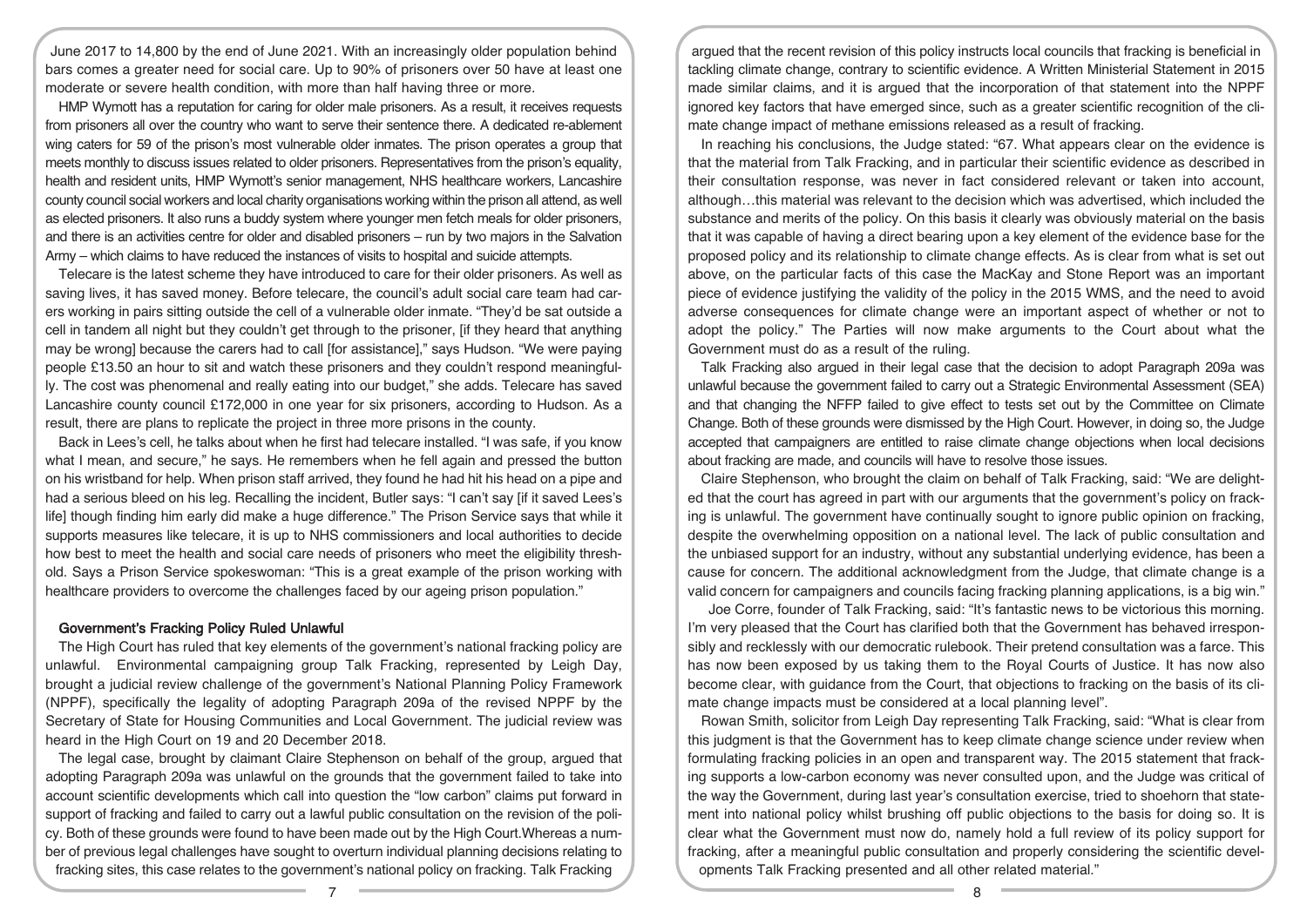## Actions of Metropolitan Police Contributed to the 1997 Death Of Onese Power

Onese Power suffered fatal injuries during a dangerous high-speed Metropolitan Police pursuit in Kentish Town, London on 17 August 1997. An inquest in February 1998 returned an 'open verdict', leaving the family with more questions than answers. A fresh inquest has concluded that Onese Power died in a Road Traffic Collision, with the jury finding the duration and intensity of the pursuit contributed to his death. In a narrative conclusion they noted that, once engaged in the pursuit, the required ongoing assessment of risk by police officers was inadequate, given the escalation of risk, especially from Pathsull Road onwards. They also noted that this escalation was inadequately assessed by the pursuing officers and was not communicated to central command, meaning the pursuit continued. Although the jury concluded that there was 'insufficient evidence to determine if close proximity between the police car and Mr Power's bike in Royal College Street was a contributory factor to the collision', the evidence heard at the inquest made it clear that if the police had terminated the pursuit before Royal College Street, as the jury's conclusion indicates, this death would have been prevented.

Onese was a 51 year old father of three, who lived and worked in Shepherds Bush, London. His family describe him as a loving, protective and supportive family man, who was well known and well liked in the neighbourhood. The inquest heard evidence that Onese nearly came off his bike on several occasions when going over speed bumps on Pathsull Road prior to the collision. Additionally, the the police driver nearly knocked over a member of the public on a bicycle, but none of this was relayed back to the control room. In contrast to the original hearing, this inquest also heard evidence of Onese slowing down and a potential closing in of the pursuit car. This jury was directed that Onese was likely to be doing a maximum speed of 59 miles per hour (mph) about 70 metres from the collision, braking very hard to slow down to probably 32mph. The 1998 jury was directed that at the same 70 metre point he was travelling at least 72mph, which gave a completely false picture of the final seconds of the pursuit.

In December 2017 the original inquest conclusion was quashed by the high court and this fresh inquest was ordered. This came after the family spent over two decades battling for the truth, and with the assistance of a legal team funded by crowdjustice donations. Without legal funding at the original inquest, Onese's widow, Ann Power, represented the family on her own. In contrast, an experienced barrister acted for the police at public expense. Deficiencies in the first inquest included the police's refusal to disclose witness statements to Ann Power, denying her the opportunity to properly question officers on their identical accounts of the pursuit and collision. At the original inquest there were also failures to investigate marks on the police car which could have been caused by the impact with the motor bike. All these matters were fully explored at the second inquest.

Ann Power, the widow of Onese Power, said: "As far as I'm concerned, my husband was chased to his death. In the words of the police driver, 'The intention was for it to stop. However, that was gonna happen. I mean there was always the possibility that he would crash.' Make of that what you will."

Selen Cavcav, Senior INQUEST Caseworker, who has worked with the family said: "If it wasn't for the determination and tireless efforts of this family, the file containing the police's version of events of what happened would have continued to gather dust, never to be opened again. Twenty two years on, this inquest has provided the public an opportunity to scrutinise the circumstances of how Onese, who was described as a 'coloured man' by the police officer pursuing him, came to lose his life. These fresh findings highlight the importance of legal aid for bereaved families at inquests."

#### Youth Prison Put Inmates in Solitary Confinement for up to 23 Hours a Day

Harriet Sherwood, Guardian: A prison for young adults has been placed in special measures by the government after it was found that inmates were locked alone in their cells for up to 23 hours a day – a practice campaigners have described as de facto solitary confinement. Aylesbury Young Offender Institution in Buckinghamshire also kept some inmates in its segregation unit for up to three months at a stretch. The practice raised "significant concerns for their mental and physical wellbeing", said independent monitors.

Last week the Ministry of Justice placed the prison, which holds 440 inmates, mostly aged between 18 and 21, in special measures, in a bid to improve safety and living conditions. The move came after the Prisons and Probation Ombudsman upheld complaints on behalf of three inmates who had been segregated or locked in their cells. As a result, an internal review of Aylesbury's segregation unit has been carried out and the prison has formally apologised to at least one of the three prisoners.

The Howard League for Penal Reform, which made the complaints to the ombudsman, expressed alarm at the "systemic practice" of keeping young adults in conditions amounting to solitary confinement. It received almost 200 calls to its confidential line for young people in custody from prisoners at Aylesbury over a 12-month period to 25 January. Almost a third related to segregation.

Laura Janes, the league's legal director, said it had been "inundated with calls from distressed young adults isolated in their cells [at Aylesbury] for over 23 hours a day, often for weeks and sometimes months at a time". They described "feeling bored, frustrated and sometimes even suicidal", she said. "They often have no idea when their isolation will be brought to an end, adding to their sense of hopelessness. We have had to make numerous complaints and safeguarding referrals to the prison, which appears to be in a perpetual state of crisis. "It is well known that locking energetic young men in their cells for excessive periods of time can cause irreversible harm. It is unfair on them and the staff charged with their care, and does nothing to help prevent reoffending." The league said that telephone contact between prisoners and their families was being restricted as a result of the practice, prisoners were being forced to eat meals alone in their cells, and some were unable to shower for days. Last April, prisoners caused damage to a wing in a protest over lack of showers and time out of cells.

The most recent official inspection of the prison, two years ago, found that between 30% and 42% of inmates were locked in cells during the day. "Many young men received less than an hour a day out of cell, contributing to frustration and poor behaviour," said the report from Her Majesty's Inspectorate of Prisons. "Debilitating staff shortages" were a contributory factor in prisoners being locked up for long periods, along with high levels of violence. Some prisoners did not want to leave their cells because they felt unsafe, it added.

An Independent Monitoring Board report, published in January, said violence was rife in Aylesbury YOI. The prison contained "some of the most disruptive and challenging young men in the prison system", it said, with one in 12 serving life sentences. Across the country, 38% of young adults spent less than two hours a day outside their cells, said the chief inspector of prisons in his 2018 report. Prisoners should be unlocked for at least 10 hours a day, he added.

The ombudsman's investigation into "X", one of the Aylesbury prisoners whose case was taken up by the Howard League, found that he spent most of each day in his cell "without meaningful contact" after being segregated for his own safety following an assault on another inmate. "It appears that, at most, [X] had a daily half an hour out of his cell for association … and 20 minutes' shower time," said the report, which has been seen by the Observer. "This is unacceptable." A similar conclusion was found in the case of prisoner "Y".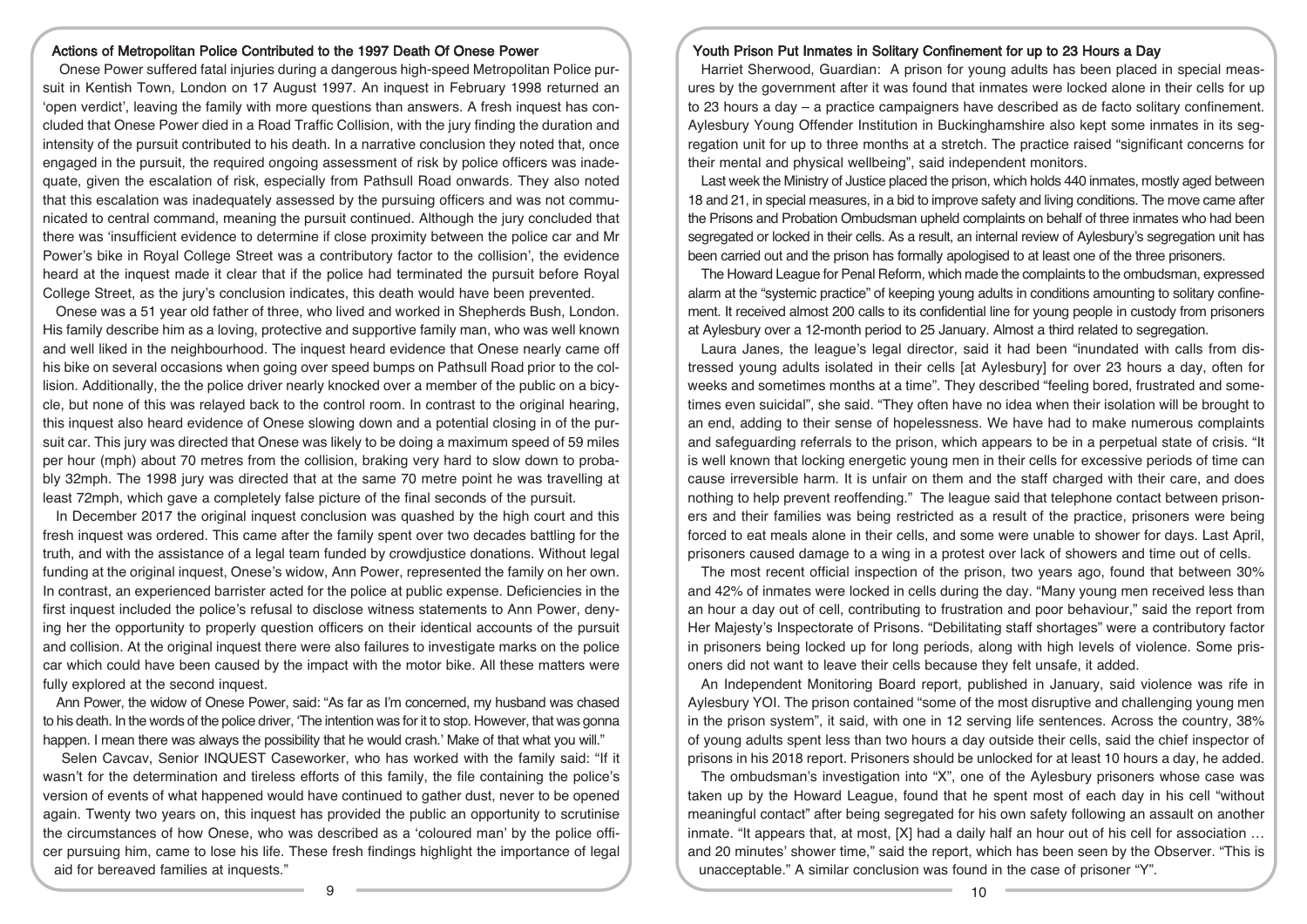In his report on prisoner "Z", who was held in the segregation unit for 12 weeks after assaulting a member of staff, the ombudsman said: "Segregation is the hardest form of imprisonment. It is accepted that for most prisoners, segregation has a negative impact on their emotional and mental wellbeing."

Last year, the British Medical Association, the Royal College of Psychiatrists and the Royal College of Paediatrics and Child Health said there was an "unequivocal body of evidence on the profound impact solitary confinement can have on health and wellbeing". There was "an increased risk of suicide or self-harm amongst those placed in solitary confinement".

Terms used to describe the practice included isolation, segregation, separation, or removal from association. "Regardless of the term used, we consider any individual who is physically isolated and deprived of meaningful contact with others for a prolonged period of time to be in solitary confinement," the organisations said.

The Howard League raised its concerns about Aylesbury YOI in a letter to the local MP, David Lidington. "It seems the prison is resorting to increasing use of punishment in a desperate effort to maintain control," the letter said. Inmates were suffering from "misery at being held for weeks on end in almost total isolation and inactivity". Lidington said: "Aylesbury YOI holds many of the most difficult young prisoners in the country, most of whom have committed serious offences, and the staff work with great professionalism in a very challenging environment. They have told me about the efforts that they are making to enhance safety and make possible more opportunities for education and work that offer prisoners a better chance of holding down a legitimate job after release, although it is clear that there is still more that can be done."

The Ministry of Justice said: "While we have placed Aylesbury in special measures, that simply means we have determined it needs additional support from the centre to drive improvements." It said the prison had "changed its approach to segregation in response to the [ombudsman's] recommendations. It has increased in-cell activity like education and now ensures that those in segregation can be involved in the physical education programme."

#### Chelsea Manning Jailed for Refusal to Testify to Grand Jury

Irish Times: Former US army intelligence analyst Chelsea Manning was jailed on Friday 8th March 2019, after a federal judge in Alexandria, Virginia, held her in contempt for refusing to testify before a federal grand jury. Ms Manning had appeared before the grand jury on Wednesday 6th but declined to answer questions in connection with what is widely believed to be the government's long-running investigation into WikiLeaks and its founder Julian Assange, citing her First, Fourth and Sixth Amendment rights under the US constitution. She returned to court Friday for a hearing and Judge Claude Hilton of the US District Court for the District of Virginia considered the legal arguments Ms Manning used to justify her decision to defy the grand jury subpoena. Ms Manning's communications team released a statement saying the judge said she would be detained until she either co-operated or the grand jury finished its term.

It is unclear exactly why federal prosecutors want Ms Manning to testify, although her representatives say the questions she was asked concern the release of information she disclosed to the public in 2010 through WikiLeaks. Ms Manning was convicted by court-martial in 2013 of espionage and other offences for furnishing more than 700,000 documents, videos, diplomatic cables and battlefield accounts to WikiLeaks while she was an intelligence analyst in Iraq. Former US president Barack Obama, in his final days in office, commuted the final 28 years of Ms Manning's 35-year sentence.

#### Chelsea Exposed US 'Bloodlust'

Judith Orr, Socialist Worker: Chelsea Manning used to be an intelligence analyst for the US army. Now, aged 25, she faces a lifetime in jail with no chance of parole. Chelsea faces 21 charges—all relating to his leaking of files about US military actions in Afghanistan and Iraq to the Wikileaks website. Her court martial began in Maryland on Monday 4th March 2019.

Chelsea does not deny leaking the materials, which include 500,000 battlefield reports from Iraq and Afghanistan in 2009 and 2010, she called the "War Logs". She was horrified at what she was seeing and reading about what the US was doing through her job. She wanted to provoke public debate about US actions in the wars. At a pre-trial hearing in February of this year she said, "I believed that if the general public, especially the American public, had access to the information contained within the [Iraq and Afghan War Logs] this could spark a domestic debate on the role of the military and our foreign policy in general as well as it related to Iraq and Afghanistan."

One of the leaks was a clip of video footage of a US Apache helicopter crew killing 12 people, including two Reuters journalists in Baghdad in 2007. One of the crew is heard referring to the casualities as "dead bastards". Chelsea said, "The most alarming aspect of the video to me was the seemingly delightful bloodlust the aerial weapons team happened to have." She compared it to a child "torturing ants with a magnifying glass". Chelsea is pleading not guilty to the most serious charge of "aiding the enemy". The prosecution claims that Chelsea "knowingly gave intelligence information" to Al Qaida because once it was online Al Qaida had access to it. Chelsea has suffered torture during his imprisonment since his arrest in Iraq in May 2010. For the first ten months she was kept in solitary confinement. She was denied meaningful exercise, social interaction and sunlight, and was often forced to stay completely naked.

United Nations investigator on torture, Juan Mendez carried out a 14 month investigation after complaints about Bradley's treatment. He concluded that Chelsea had suffered "cruel and inhuman" treatment. A judge has ruled that Chelsea will get a 112-day reduction in any jail sentence she receives because of this treatment. Professor Laurence Tribe, who was until recently a senior advisor to the US Justice Department, has also protested over Bradley's treatment. Tribe was a Harvard professor who taught president Barack Obama. Protesters confronted Obama about Chelsea's treatment at a fundraiser event in April 2011. Obama's response was that Chelsea "broke the law". No trial to confirm innocence or guilt had taken place at the time. As Chelsea faces his court martial, US troops still occupy Afghanistan and the crimes of US imperialism go unpunished. But Chelsea is standing firm. She described his feelings after sending the files to Wikileaks. She said, "I felt I had accomplished something that allowed me to have a clear conscience based upon what I had seen and what I had read about and knew were happening in both Iraq and Afghanistan every day.

#### Police Guilty of Gross Misconduct in Domestic Abuse Murder Case

Yvonne Roberts, Guardian: Police officers risk losing their jobs and pensions if they fail to properly investigate domestic abuse including stalking, harassment and coercive control following a landmark misconduct ruling. Sergeant Sidney Rogers, PC Adrian Brown and PC Christopher Moore – all from the Metropolitan police – were found guilty of gross misconduct earlier this month for their handling of events in the days before the killing of Linah Keza, 29, by her former partner. Each officer has received a final written warning and any further misconduct will result in dismissal.

David Gikawa, 38, stabbed Keza to death in her east London home in front of their two-yearold daughter in 2013. He was convicted of murder and jailed for life. The prosecution said during his trial that the "systems in place" failed to prevent the death of Keza, who had been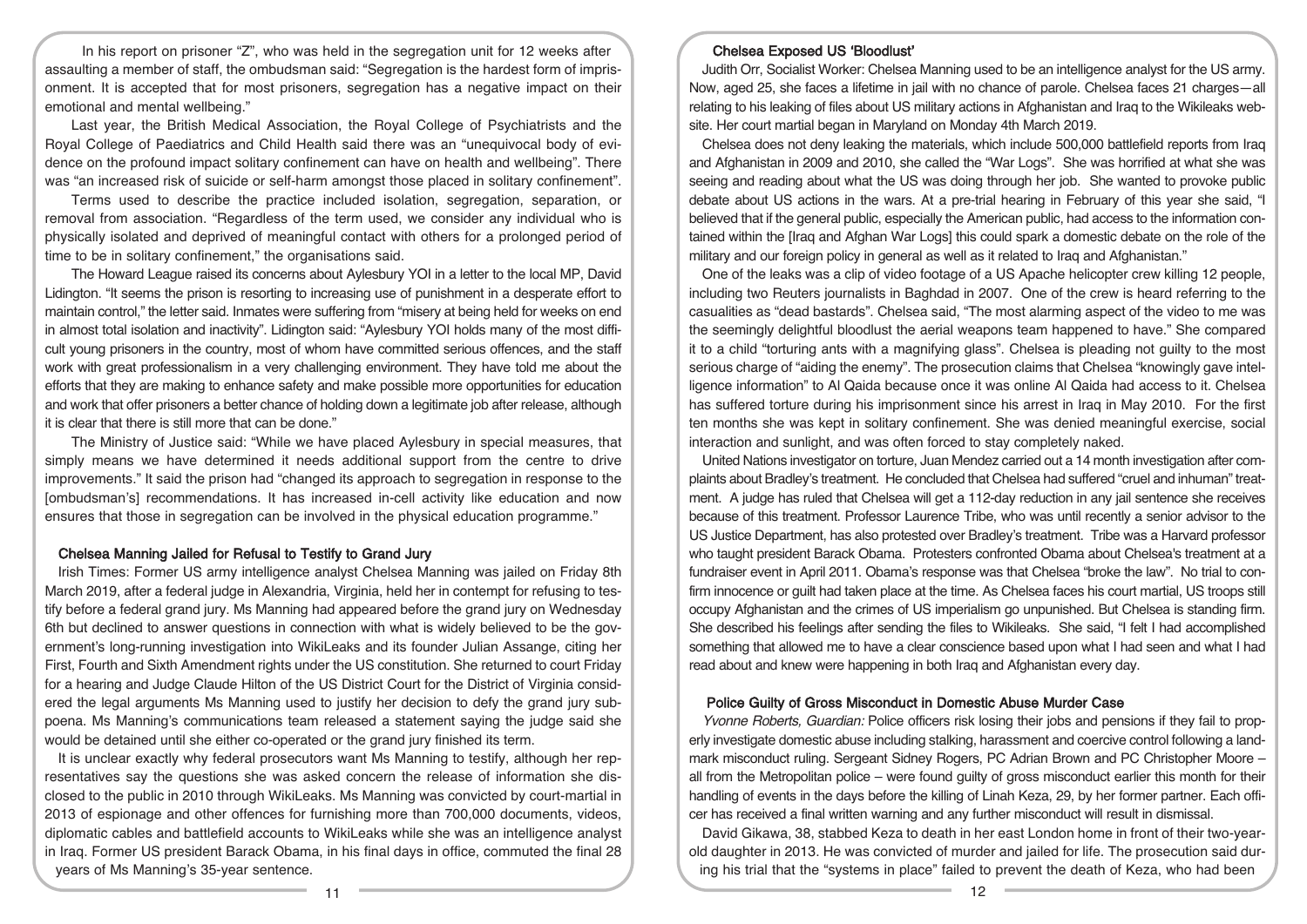in frequent contact with police. The inquiry into the officers' actions followed an investigation by the Independent Office for Police Conduct. Gross misconduct findings against the police are rare. The inquiry panel heard that Rogers, Brown and Moore failed to properly assess the risk to Keza. Gikawa, who had been told that he could only go to Keza's flat accompanied by officers, was later allowed to go to her home without a police escort.

Keza, a former model who hoped to become a social worker, came to Britain from Rwanda in 2007. She met Gikawa in 2009 and endured four years of physical, emotional and psychological abuse before her death. Keza's family were disappointed the officers have not been sacked. Susan Asiimwe, a lawyer in Kigale and Keza's sister, who has adopted Linah's daughter, said: "We blame no one but David Gikawa for taking Linah's life. But Linah trusted the police and they let her down. "Although we are disappointed that no officer will lose his job, after six years of fighting we are grateful that there has been some individual accountability for the failure to protect her. We hope that Linah's case can be used as an example for change and learning so that something positive can come out of our terrible loss."

Commander Catherine Roper, of the force's directorate of professional standards, said: "We always look to learn from our mistakes made during investigations. We are continually working to improve our response to domestic abuse in all its forms. "We always expect the very highest standards of conduct and behaviour from our officers ... when officers fall short of those standards, they can expect to be held to account."

Sophie Naftalin, solicitor for the family, said: "The Metropolitan police service has accepted that there were serious failings in Linah's case and that lessons will be learned. For these assurances to be meaningful they need to invest in the resources and training to ensure that officers on the ground understand how to assess risk and investigate the criminal offences in domestic abuse cases, such as harassment, stalking and coercive control."

## How Can You Help Men Who Are Falsely Accused Of Sexual Abuse?

Let me ask you to do a thought experiment: Have you ever considered the possibility that you could be arrested in your own home in front of your family and friends and neighbours, held in a police cell, interviewed under caution, charged and bailed or remanded to appear in court, when you haven't actually done anything? and That your photograph, name and address, might appear in the local and national press and on TV, insinuating what an evil monster you are? and That having been released without charge or with all charges dropped, with your good name and integrity still intact (at least in the eyes of the law) you might be subjected to additional investigation by the social services and other agencies, where you may have no right of representation or comment? and That social services could force you to break off contact with your family and children? and Without proof, evidence, witnesses, or corroboration you could be convicted and sentenced to several years in prison when you haven't actually done anything?

Having thought about, how would you feel now if one or more of the above scenarios really happened to you? Empathy is key When trying to understand the psychology of what the falsely accused feel, you have to firstly put yourself in their position. The first step to helping them is to try to understand how people that seek our support feel. Some contact FASO regularly; others just occasionally. Some understandably feel they cannot cope and sadly feel suicidal. They tell us that sharing their stories with people who understand what they are going through can be cathartic, and they generally feel better because we know what they are going through. Families who phone for support for those in this situation feel helpless. They tell us that their loved ones with-

draw and won't speak to anyone. They won't go out, see a doctor, or take up opportunities for support. The family member is often scared for the sanity of themselves and their loved ones, including children of course. Children cry. They can't understand why they can't see the accused person. We all feel the huge stress that false accusations bring.

The accused person can experience a huge range of emotions and mental health issues: extreme stress; feeling that no-one will listen despite having to repeat themselves constantly; often having a shaky voice which leads to tears of anger, frustration. Crucially they feel utter disbelief: why would someone make such heinous yet untrue accusations? Some of the thoughts we hear about are: · What made them make an allegation that I am such a monster? Where did such a thought come from? My head is whirling; I feel sick; cannot concentrate; I can't eat or sleep. I am collapsing and feel suicidal! Where do I go? I won't go out as friends might believe the allegations. Where/who do I turn to? I am isolated from everyone. I have nowhere to live! My family is destroyed. My partner and children are crying for me as I am for them. Why is it taking so long to be investigated? How am I to manage in the court – what is it like? I don't understand what the barrister and solicitor are saying. I can't even get a lawyer as I can't afford it. Why can't all my evidence be used in court – I am told it is not allowed

There is no euphoric feeling if a not guilty vote by the jury is returned. It often takes months/years of heartache, maybe losing the family, costing the earth, losing a job forever with the trauma still within the individual. "No, I cannot get on with life", they say; "it will never be the same again". Note that the above issues are the reactions of those who are newly accused. The reactions of the falsely accused who are in prison is another matter. They have ongoing issues to deal with and more to come when they are released from prison.

False Allegations Support Organisation (FASO) has been operating now for 17 years. We are volunteers without any funding. We can offer a sympathetic ear, but we can't give desperate people the answers or practical support they want or need. We are not lawyers and cannot offer legal or counselling services. We can only perform a "sticking plaster" service of being a friendly, supportive ear and try to signpost people to other services that may be able to help. But those services are in very short supply in a broken criminal justice system. The UK government in 2000 estimated that there were around 120,000 false accusations annually. FASO sees just the tip of this very large iceberg, and the number of people who we cannot help is too overwhelming to contemplate.

## California Governor to Place Moratorium on Death Penalty

Gabrielle Canon, Guardian: California's governor is set to issue a moratorium on capital punishment in the US's most populous state, providing a reprieve for hundreds of inmates sentenced to death. On Wednesday morning 13/03/2019, Gavin Newsom is expected to sign a new executive order that will put in place an executive moratorium on the death penalty, meaning 737 inmates awaiting execution in California will not be put to death during the governor's tenure. The order will also instruct the immediate closure of the execution chamber at the San Quentin state prison and will withdraw the state's controversial lethal injection protocol, according to a Newsom administration source. The governor's decision brings California in line with Colorado, Oregon, and Pennsylvania – all of which have governor-issued moratoria – and adds momentum to a national movement working to end capital punishment.

California has the biggest death row population in the country, with one in four US inmates on death row incarcerated in the state. Twenty-five of the death row prisoners have exhausted all appeals. "Symbolically it is very significant," Robert Dunham, the executive director of the not-for-profit Death Penalty Information Center, told the Guardian. "It tells us a lot about the state of the death penalty in